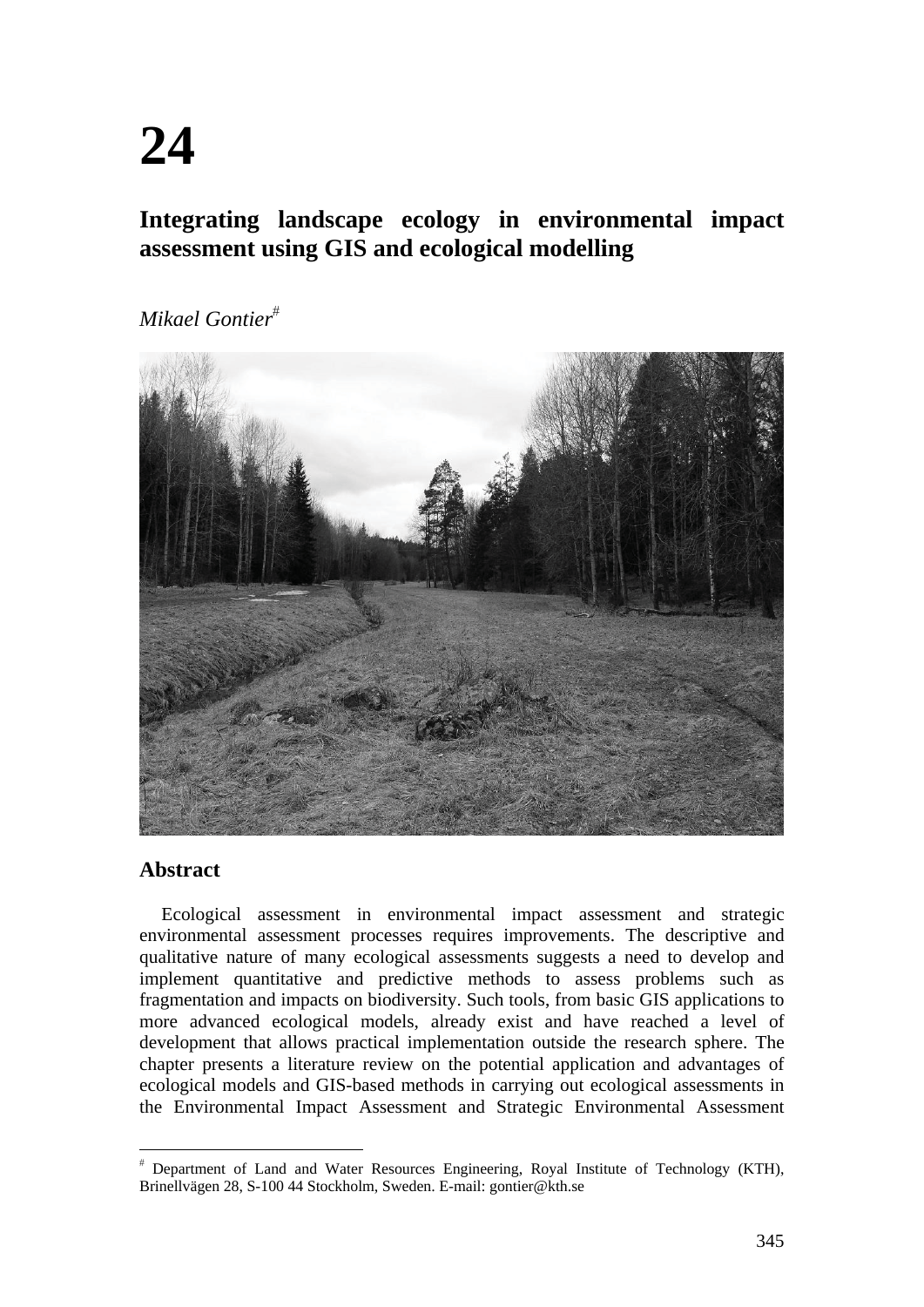processes. The implementation of such tools translates into practice certain concepts of landscape ecology related to ecological dynamic or spatial and temporal scales. Although data requirements and the complexity of ecological models are limitations to their reproducibility and application range, the integration of landscape-ecology concepts in ecological assessment through the use of ecological models and GIS tools would contribute to the sustainable management of landscapes and their ecological resources. Finally, I argue that predictive modelling and GIS tools can also serve as a platform to integrate other landscape components that can be characterized spatially such as recreational and cultural values.

**Keywords**: ecological assessment; strategic environmental assessment; GIS; predictive methods

# **Introduction**

Changes in the landscape resulting from infrastructure, housing or industrial developments cause impacts on the natural environment with fragmentation and habitat loss being some of the main threats (Fahrig 1997). Environmental Impact Assessment (EIA) and Strategic Environmental Assessment (SEA) are two essential tools for minimizing the impact of physical and landscape plans and have a strong legislative grounding. The EIA process was introduced more than 30 years ago in the USA whereas the grounds of the SEA process were defined less than 15 years ago.

For the United Nations Economic Commission for Europe (1991) EIA is "an assessment of the impact of a planned activity on the environment". Glasson et al. (Glasson, Therivel and Chadwick 1994) define it as "a systematic process that examines the environmental consequences of development actions, in advance". Defining and implementing SEA are subject to more discussion and controversy. SEA is stepping on the political scene, is related to concepts more than activities and therefore needs to be adapted to the existing decision-making processes (Partidário 2000). However, it could be defined as "a systematic process for evaluating the environmental consequences of proposed policy, plans and programmes initiatives in order to ensure they are fully included and appropriately addressed at the earliest appropriate stage of decision-making on par with economic and social considerations" (Sadler and Verheem 1996). In Europe, the EIA and SEA legislation for the European Union country members are based respectively on the directive on the assessment of the effects of certain public and private projects on the environment, or EIA directive (European Communities 1985), and the directive on the assessment of the effects of certain plans and programmes on the environment, or SEA directive (European Communities 2001). Both EIA and SEA regulations have requirements on the consideration of ecological and landscape issues and promote the sustainable use and development of the environment. While SEA is still at its infancy with the implementation of the European SEA directive approved in 2001 and coming into force in July 2004, the EIA process has been regulating large-scale developments in Europe for almost 20 years.

The EIA process has from its beginnings been an integrative process. The first regulations published on EIA mention the need to use an "interdisciplinary approach which will ensure the integrated use of the natural and social sciences and the environmental design arts in planning" (*The National Environmental Policy Act of 1969*). The EIA process is a meeting point between many disciplines, and the EIA research field reflects this integration challenge. Even though the EIA process is integrative by nature, its implementation remains a major issue and research on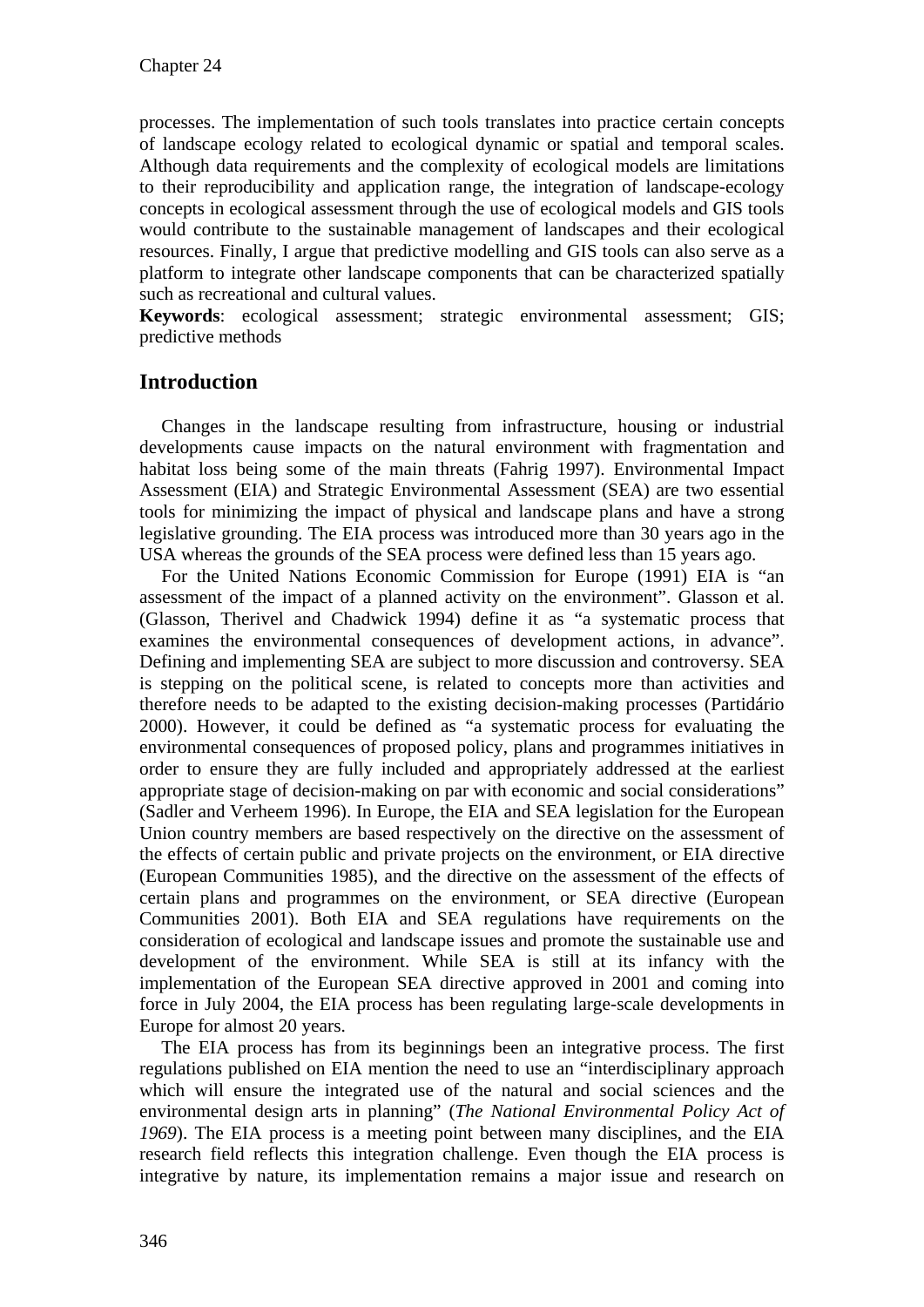integrated assessment illustrates the problems. Both ecology and landscape are indisputably included in the scope of the EIA process, even though the definition and content of the ecological and landscape assessments can vary. Landscape assessment considers the aesthetical value of the landscape and leaves ecology-related issues to the ecological assessment. The lack of quality of ecological assessment within the EIA process has been pointed out over the years (Treweek et al. 1993; Thompson, Treweek and Thurling 1997; Atkinson et al. 2000; Byron et al. 2000). Some of these problems are related to the lack of integration between ecological and landscape assessments. Parallel to or in conjunction with ecological assessment, research fields such as ecological modelling and landscape ecology have developed rapidly. As an answer to the generally weak predictive nature of the ecology research filed (Treweek 1996), such developments and especially in combination with Geographic Information Systems (GIS) technologies have created new possibilities that allow qualitative as well as quantitative predictions.

The paper presents the need for improved quality of ecological assessment in the EIA and SEA processes through the integration of landscape-ecology-related concepts. It presents common shortcomings of ecological assessment and reviews literature on existing ecological models and other GIS-based methods that have the potential to address these shortcomings. The implementation of such methodologies would not only help to improve the quality of ecological assessments, but could also play a role in the integrative ambitions that characterize the EIA and SEA processes.

#### **Main shortcomings of ecological assessments in the Environmental Impact Assessment process**

Even though some improvements can be noticed, the overall quality of ecological assessment remains disputable. The results from different EIA reviews (Treweek et al. 1993; Thompson, Treweek and Thurling 1997; Atkinson et al. 2000; Byron et al. 2000) showed the main shortcomings in ecological assessment. The scope of ecological assessment and what it should include is often subject to misunderstanding, especially after the recent discussions initiated by the Convention on Biodiversity on the need to consider the different biodiversity levels (genetic, species and ecosystem levels) in ecological assessment. There is a general a lack of concern on biodiversity issues in today's EIA process.

Ecological assessment is often characterized by its descriptive content and the lack of predictions (Byron et al. 2000). The descriptive content of today's ecological assessment is a direct consequence of the qualitative methodologies used in the assessment whereas the use of quantitative methodologies remains absent. The vagueness of the information presented in EIA reports extends from basic information on the characteristics of the project (e.g. the size of the project) to the results of the survey presented (e.g. species inventories) and renders it difficult or impossible to undertake quantitative assessments. Ecological assessment tends to lack a range of tools and is mainly dependent on species or habitat inventories, showing the need to develop specific prediction tools. The use of inventories favours a focus on protected species and protected habitats and renders it difficult to develop a functional approach at the ecosystem or landscape level. The application of the EIA process on a projectby-project basis tends to lead to a fragmented pattern of protected areas (Rookwood 1995). This is strengthened by the poor integration between ecological and landscape assessments and translated by the fact that ecological assessments are often conducted at the local level and seldom consider impacts at the ecosystem or landscape levels.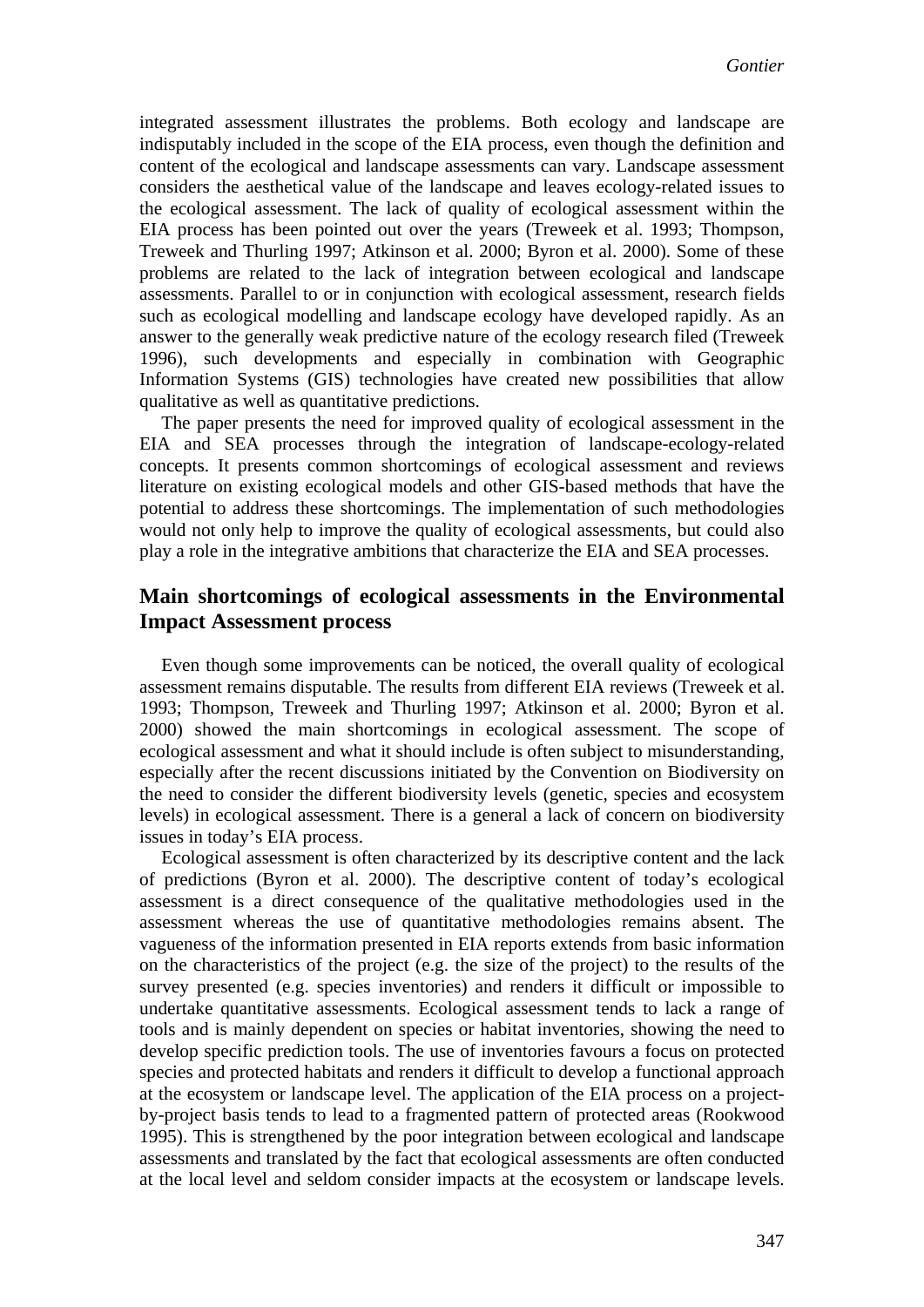As a consequence of assessments performed at the local level, it is difficult to assess cumulative and widespread impacts at the ecosystem or landscape levels. Other shortcomings of ecological assessments include difficulties in setting the time frame time frame for impacts, to distinguish between short-term and long-term impacts and especially to deal with long-term impacts in general.

### **GIS technologies and ecological modelling: potential tools for improvements in ecological assessments**

The potential use of GIS in EIA in general (João and Fonseca 1996) and for ecological assessment in particular (Treweek and Veitch 1996; Geneletti 2002) has been recognized and advocated. However, in today's EIA reports, the use of GIS within ecological assessment is often limited to its display functions and seldom used for its analytical capacities. A broad definition of GIS is a computer system made up of hardware, software, data and applications for managing spatial data in the form of maps, digital images and tables of geocoded data items (Bonham-Carter 1994). In the research arena, there has been a fast development and acceptance for GIS technologies (Goodchild 2002) and its use in environmental modelling. The combination of GIS and environmental modelling offers new perspectives in integrated science (Clarke, Parks and Crane 2000). The next section describes some examples of potential improvements to ecological assessment through the use of GIS functions, applications and integration with ecological modelling.

One main function of a GIS is to gather data that will result in the creation of a database. This database can then be the starting point for further manipulation and analysis of the data. For ecological assessment, such a database could consist of a land-cover map, a topographical map (digital elevation model), a conservation or protected-areas map, a soil map, a geology map and a climate map depending on the availability of these data. Data on climatic variables could also be relevant to perform the assessment further. The quality and accuracy of the land-cover map will be the limiting factor for the rest of the ecological assessment. At the baseline level of the EIA process, the display functions of a GIS can be used to produce background ecological maps. In addition, a wide range of functions is usually built into GIS software and directly available. Some of these functions such as the *buffer* command can find some relevance in ecological assessment. For example, to buffer protected areas can be very relevant in order to look at potential impacts from noise or air emissions on sensitive species. This buffer could also take into consideration the influence of the wind pattern or topographical parameters in order to improve its accuracy.

A more advanced analysis could be a connectivity or fragmentation analysis. In a simplified way, connectivity and fragmentation analysis can be performed by analysing the degree of physical contact or distance between predefined habitat patches that represent selected ecological entities within the study area. As a result, such analysis can show the level of fragmentation or can help to identify important corridors for species movements. The connectivity analysis can be conducted at different scale levels. The development of three-dimensional visualization technologies when used in a GIS environment renders possible the visualization of ecological barriers resulting in habitat fragmentation (Krisp 2004). Three-dimensional visualization is based on the combination of geographic data and simulation programs (Krisp 2004). Such techniques offer potential for the comparison of impacts between different development scenarios or alternatives as required in the EIA process. GIS in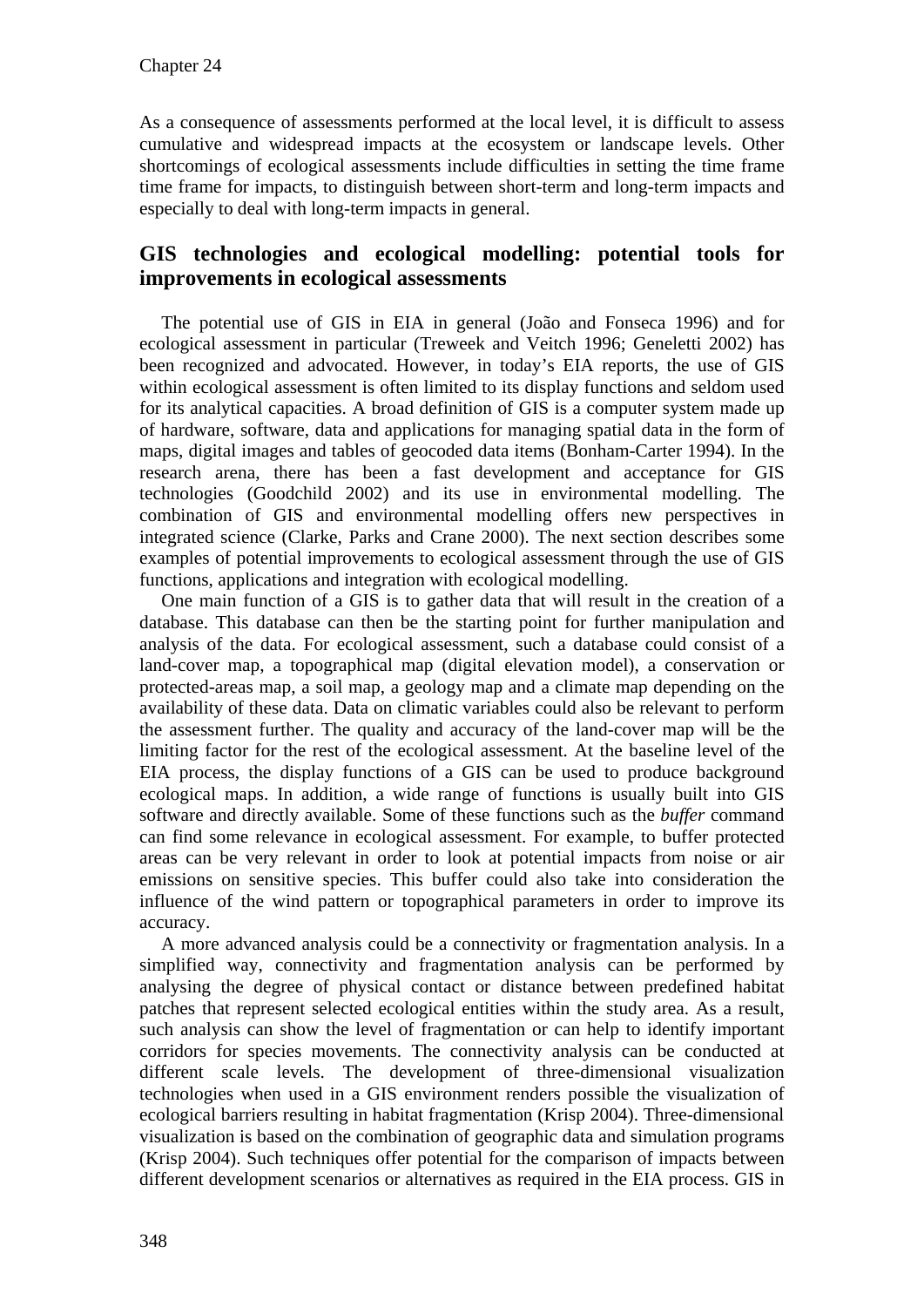general and three-dimensional visualization in particular are powerful tools that can serve the communication objectives in EIA, SEA and physical planning in general even though accuracy and interpretation of visual data raise problems of subjectivity.

Other methods based on more advanced processing of land-cover data involve the production of ecosystem or biodiversity maps. For example, a biotope map of the greater Stockholm area was produced by Löfvenhaft et al. (2002) based on the interpretation and classification of colour infrared aerial photographs. Geneletti (2003) proposed a modelling method based on ecosystem rarity in order to introduce criteria for protection and preservation of nature and apply it to compare the impact of different alternatives for a road project. Biodiversity maps constructed using biodiversity indices derived from criteria such as the number of species, their rarity or their sensitivity to specific disturbances. Another land-cover-based assessment is provided by Treweek and Veitch (1996), who looked at the spatial distribution of land-cover categories and their proximity to existing or planned developments.

Ecological modelling has found its core developments and applications in both conservation biology and landscape ecology, where the latter tends both to integrate knowledge and to orientate itself toward a problem-solving discipline (Tress and Tress 2002). Ecological modelling is not restricted to GIS applications but its usefulness and potential implementation in physical planning almost make some form of spatially referenced system a requirement. The development of predictive habitat distribution models (Guisan and Zimmermann 2000) and other predictive models in ecology have rapidly increased, and many of them could theoretically be relevant for ecological assessment within the EIA or SEA processes. From an ecology perspective, a model for biodiversity assessment would ideally be precise, ecologically sensible, interpretable, general and fully data-defined and should be expressed in a spatial framework (Lehmann, Overton and Austin 2002). Within ecological modelling, prediction models try to establish a relation between species occurrences and environmental variables in an attempt to characterize the habitats suitable for specific species (Mörtberg 2004).

Even though the development of new models and modelling techniques often reflects the needs of society (Scott et al. 2002) the contribution of ecological modelling to the EIA and SEA processes remains in practice insignificant. To gain an overview on the different streams of development within predictive modelling and the existing models, methods and areas of application is somewhat of a challenge. Decoursey (1992) suggested a classification based on the potential use of the models that would distinguish between screening, research and assessment models. Even though many 'research-orientated' models have great relevance for the topic, their potential implementation will require more experience of their use in practice. Here follow a few examples of methods, models and software that have tried to go a step further towards practical application in physical planning and which are therefore relevant for EIA and SEA processes. Although a classification of the different models and methods may be difficult, a distinction can, however, be made between expertbased models and empirical models (even though combinations of these two also exist).

One group of models is found under the heading of Habitat Suitability (HS) models. These are applied mainly to individual species but can also be applied at the community level. Among habitat-suitability models, one main type are the Habitat Suitability Index (HSI) models developed at the beginning of the 1980s in the USA (U.S. Fish and Wildlife Service 1981), which are expert-based models. Examples of other habitat-suitability methods are the Generalized Linear Model (GLM) and the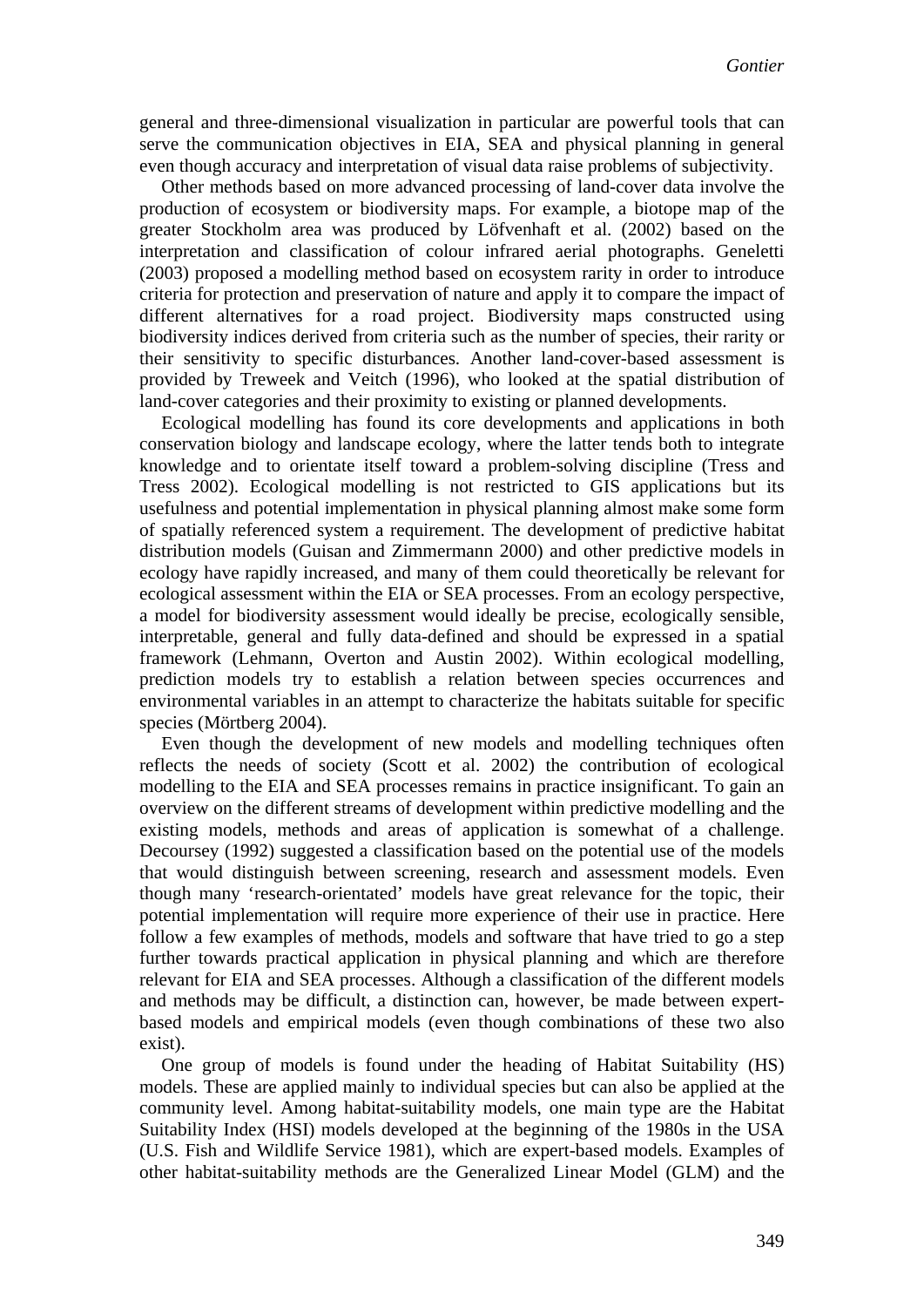Ecological Niche Factor Analysis (ENFA) (Hirzel, Helfer and Metral 2001), which both use empirical data. Verboom et al. (Verboom et al. 2001) have developed an approach combining species-distribution data, population-viability analysis and landscape indices using the Landscape Ecological Analysis and Rules for the Configuration of Habitat (LARCH) decision-support system. The latter is a landscapeecological model designed as decision-support system (Reijnen et al. 1995). It claims to be a flexible and versatile tool that combines expert knowledge with empirical studies. Another type of expert-based ecological models is represented by the Landscape Ecological Decision and Evaluation Support System (LEDESS) model that has been developed for the evaluation of development scenarios at the landscape level (Knol and Verweij 1999). The use of ecological models in the EIA and SEA processes makes it possible to integrate a functional approach in the ecological assessment as well as to take into consideration impacts at the landscape level.

In addition to ecological modelling, research has been initiated on integrated assessment. Within that research area Clarke et al. (2000) advocate for the integrative capacities of combining environmental modelling and GIS. Aspinall and Pearson (2000) provide an example of that and use GIS and modelling as an instrument for integration, in an attempt to link landscape ecology, environmental modelling and GIS. Figure 1 shows how, apart from other consequences on the quality of EIA's ecological assessment, the integration of landscape-ecology concepts through the use of ecological models and other GIS tools could influence the physical scale of the assessment. It also introduces the potential for integration of other landscape interests such as cultural or aesthetical values within the EIA process.



Figure 1. Schematic representation of the integration of landscape ecology using ecological models and other GIS tools in the ecological assessment and how it could affect the physical scale considered in the assessment

# **Problems and limitations to implementation of GIS and ecological modelling**

The accuracy, resolution and the size of GIS databases and the hardware necessary to handle or combine such data were previously limiting issues that have been substantially improved through technological advances in recent years (e.g. Lehmann, Overton and Austin 2002; Krisp 2004). However, access to data remains a major barrier to the use of GIS and modelling tools. Efforts need to be made to provide a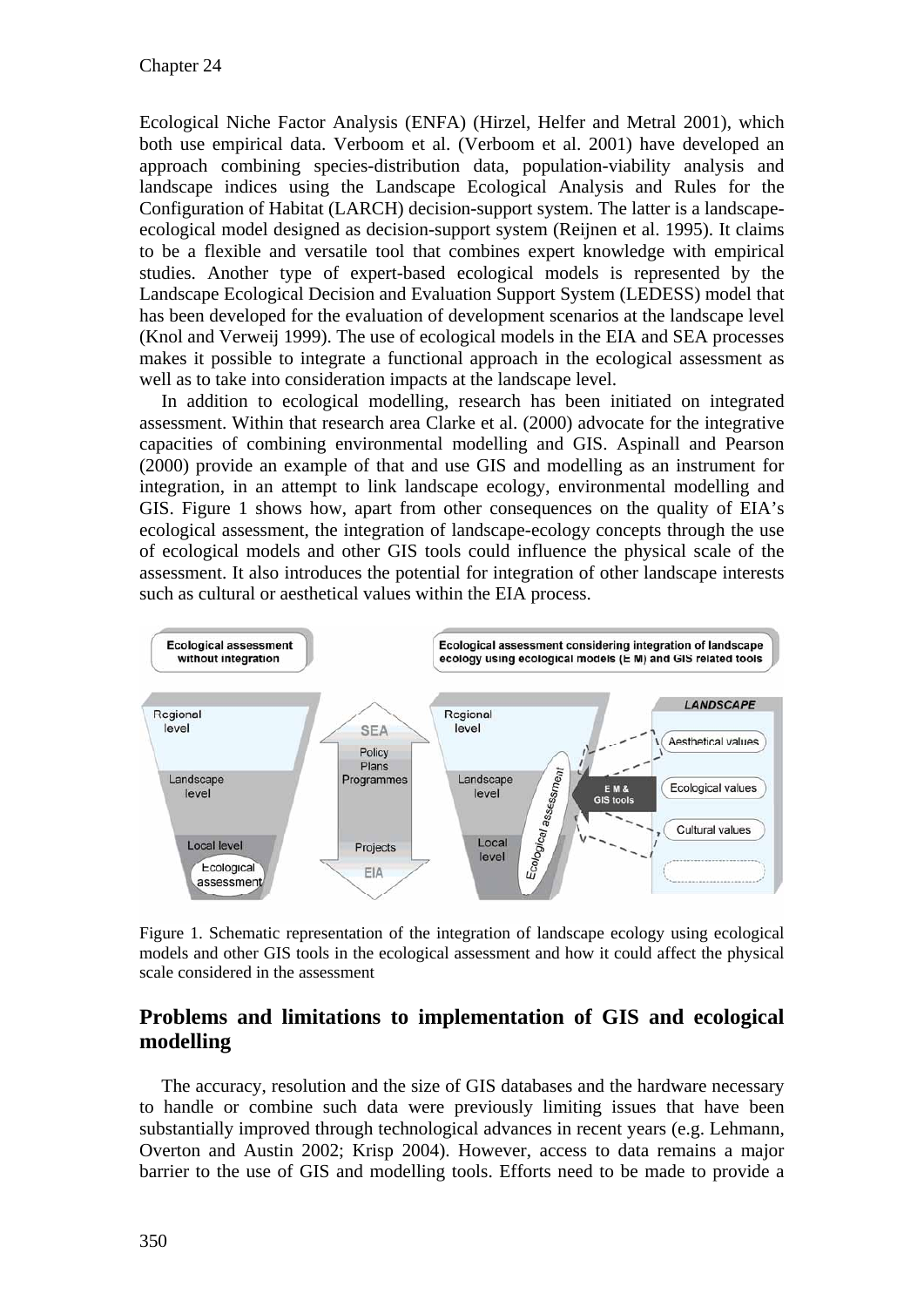more open and technically easier access to existing data such as species inventories that would assist the implementation of ecological models. More generally, the harmonization of databases at the national and international level (for transboundary projects) is a key issue to the successful use of such methodologies. In Europe the development of the Corine Land Cover (CLC) database is an example of such harmonization. The complexity of ecological modelling and problems related to its reproducibility and robustness remain the main obstacles (Goodchild 2002) for its further implementation in EIA and SEA. Although GIS analyses and ecological models are now recognized as powerful tools for predicting the impacts of developments, the results need to be interpreted with a full understanding of their limitations. The fact that some of these methods have been used and tested for many years but are still seldom applied in an EIA or SEA context shows the need for further capacity building outside research environments.

#### **Conclusion**

One of today's challenges consists in bridging the gap between ecology and physical planning (Opdam, Foppen and Vos 2001). The EIA and SEA processes are two main regulation tools available to integrate ecological and biodiversity issues in physical planning and landscape management. Within the EIA process, one problem is linked to the definitions and scopes of ecological and landscape assessments and the lack of integration between these two. A partial answer to that problem might be found in the implementation of GIS technologies and ecological modelling. However, the advances initiated more than 20 years ago in the GIS and ecological-modelling fields still move only slowly towards implementation in EIA or SEA. One problem lies in the way this knowledge tends to be applied, at short notice and for a fixed budget within the framework of a specific project development in the case of EIA, and for plans, programmes or policies in the case of SEA. A successful integration of existing ecological tools and models developed in a GIS interface in the regulated EIA and SEA processes could be a key factor in working towards sustainable landscape management. The work conducted in landscape ecology illustrates a move from a descriptive approach of the environment to a more functional approach that has potential to be translated into practice (Gutzwiller 2002; Vägverket 2002).

The integration of landscape ecology concepts in EIA's ecological assessment brings most importantly the discussion to the need to consider the spatial dimension of our ecological environment. Ecological models and GIS technologies are the tools that allow the implementation of the concepts into practice. The potential change of the spatial scale considered in EIA's ecological assessment resulting from the use of ecological models and GIS tools might help to overcome problems related to fragmentation. Moreover, the implementation of the SEA process will as well offer possibilities to discuss scale-related issues.

However, integrating landscape-ecological concepts in the EIA's and SEA's ecological assessment is not the only challenge. EIA and SEA have the ambition to be integrated processes. Other landscape interests such as recreational or cultural aspects are also part of their scopes (Figure 1). But in order to reach the integration objective, EIA and SEA have to face the challenge of moving from a multidisciplinary approach to a transdisciplinary one. In other words, it requires not only that the different disciplines are part of the same process but also that cooperation and exchange are achieved beyond the discipline boundaries in order to reach a common goal. Research is performed on the integration of cultural, ecological and/or recreational values in the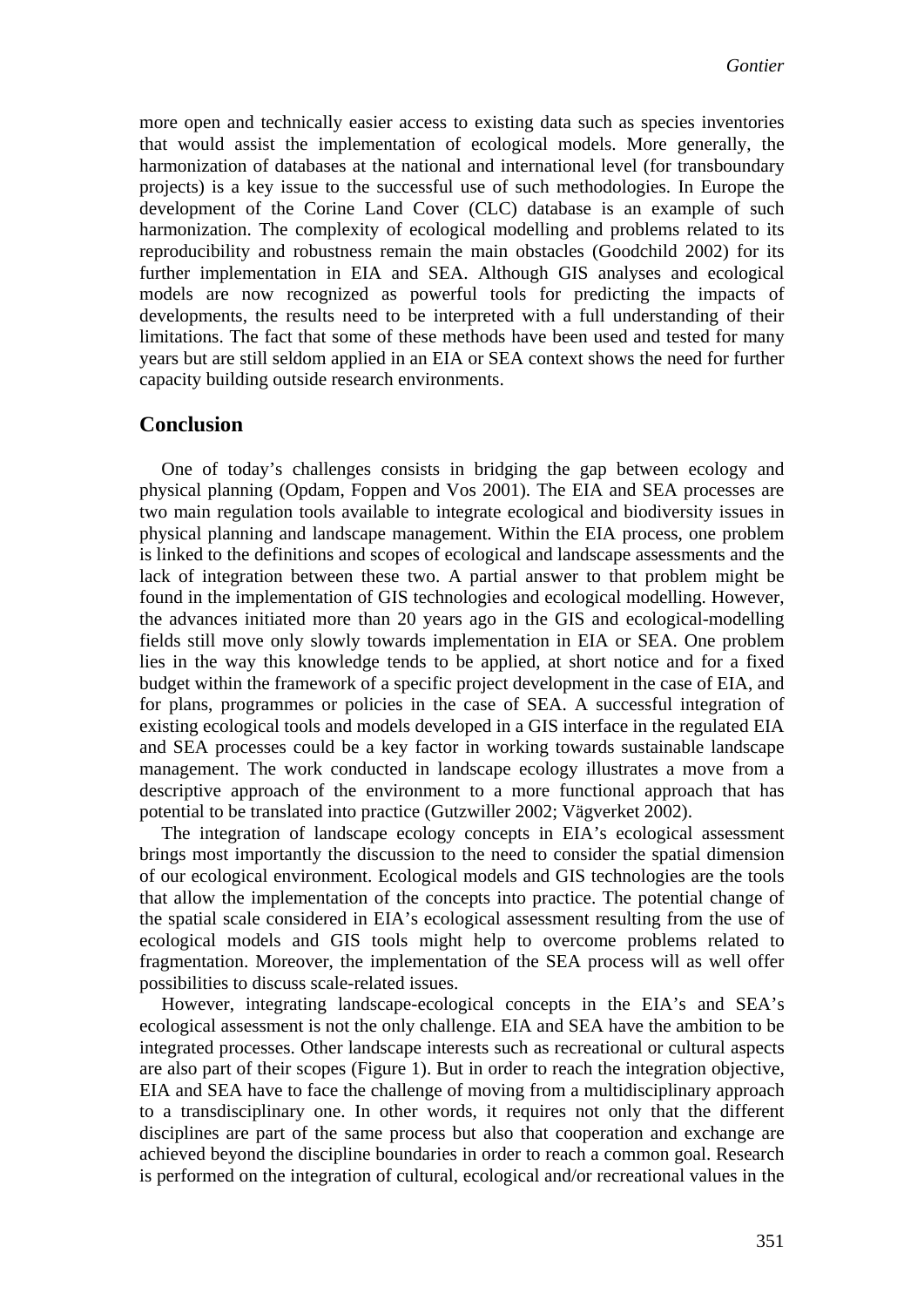landscape (Suter 1999; O'Rourke 2005), but is confronted with the lack of specific tools. Other landscape interests as, for example, recreational and cultural values are to some extent incorporated in a number of ecological models, where they act as disturbance factors for the ecological environment, but without the ambition to perform an integrated assessment. The development of GIS technologies and predictive modelling make it technically possible to compare different interests that can be characterized spatially. GIS, more generally, form a platform where different landscape interests can be spatially confronted with each other. The integration of landscape-ecology concepts in the ecological assessment is therefore only one step on the way to the integration objective of the EIA and SEA processes. The recent development and application of SEA does not yet allow us to draw conclusions on its efficiency, but it opens the way for increased consideration of impacts at the landscape and regional levels. It will however face the same challenges as the EIA process concerning the need for predictive tools. But it remains that it will play a central role in landscape management by assessing impacts from entire activities of sectors such as road planning or agriculture.

# **References**

- Aspinall, R. and Pearson, D., 2000. Integrated geographical assessment of environmental condition in water catchments: linking landscape ecology, environmental modelling and GIS. *Journal of Environmental Management,* 59 (4 Special Iss. SI), 299-319.
- Atkinson, S.F., Bhatia, S., Schoolmaster, F.A, et al., 2000. Treatment of biodiversity impacts in a sample of US environmental impact statements. *Impact Assessment and Project Appraisal,* 18 (4), 271-282.
- Bonham-Carter, G.F., 1994. *Geographic Information Systems for geoscientists: modelling with GIS*. Elsevier Science Inc., New York. Computer Methods in the Geosciences no. 13.
- Byron, H.J., Treweek, J.R., Sheate, W.R., et al., 2000. Road developments in the UK: an analysis of ecological assessment in environmental impact statements produced between 1993 and 1997. *Journal of Environmental Planning and Management,* 43 (1), 71-97.
- Clarke, K., Parks, B. and Crane, M., 2000. Integrating geographic information systems (GIS) and environmental models: selected papers from the 4th international conference (GIS/EM4). Preface: A perspective on GISenvironmental model integration (GIS/EM). *Journal of Environmental Management,* 59 (4), 229-233.
- Decoursey, D.G., 1992. Developing models with more detail: do more algorithm give more truth? *Weed Technology,* 6 (3), 109-715.
- European Communities, 1985. *Council Directive 1985/337/EEC of 27 June 1985 on the assessment of the effects of certain public and private projects on the environment*. European Communities. Official Journal of the European Communities L175, 05/07/1985.
- European Communities, 2001. *Directive 2001/42/EC of the European Parliament and the Council of the 27 June on the assessment of the effects of certain plans and programmes on the environment.* European Communities. Official Journal of the European Communities L 197/30, 21.07.2001. [http://europa.eu.int/eurlex/pri/en/oj/dat/2001/l\_197/l\_19720010721en00300037.pdf]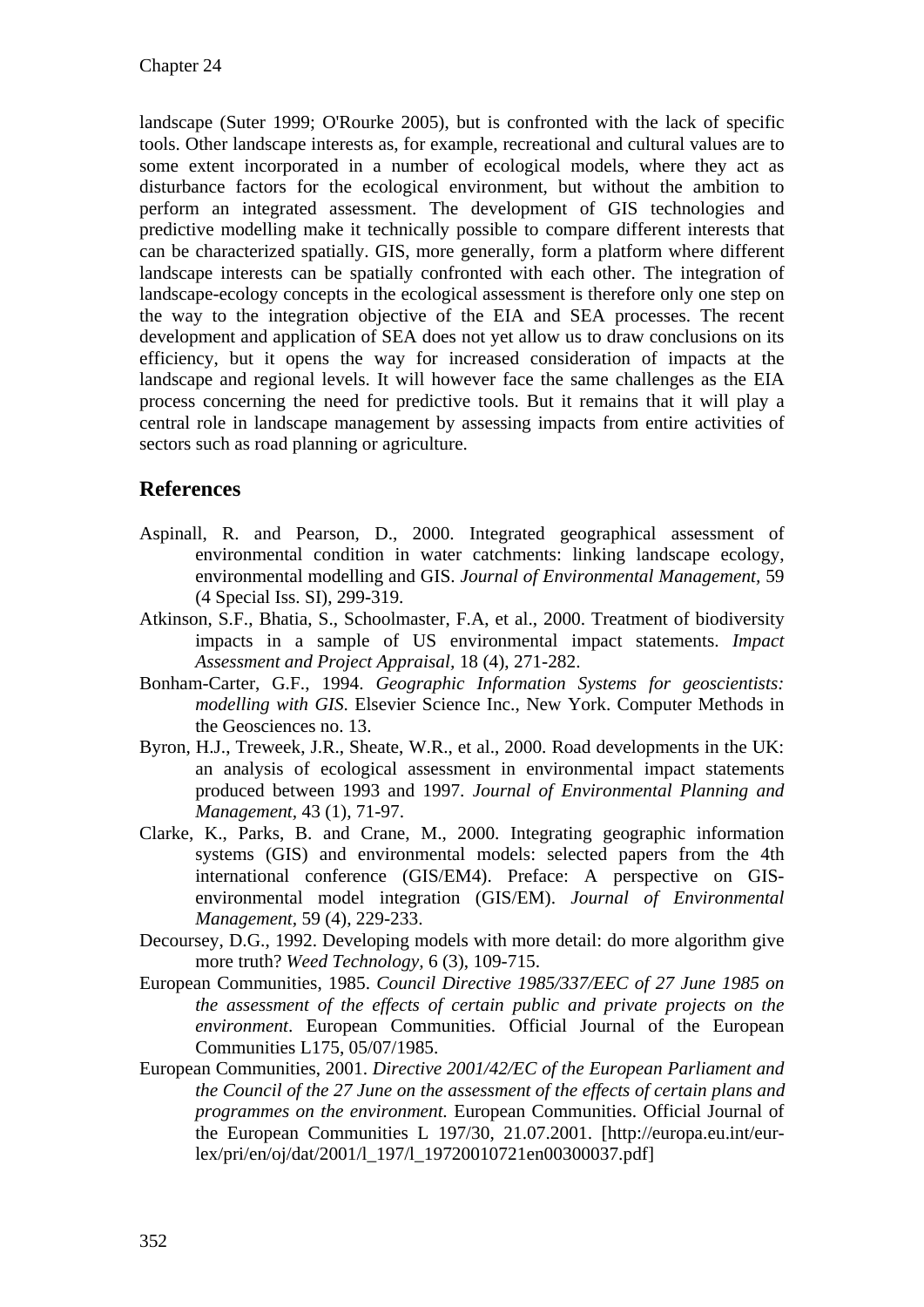- Fahrig, L., 1997. Relative effects of habitat loss and fragmentation on population extinction. *Journal of Wildlife Management,* 61 (3), 603-610.
- Geneletti, D., 2002. *Ecological evaluation for environmental impact assessment*, Utrecht. Netherlands Geographical Studies no. 301. Proefschrift Vrije Universiteit Amsterdam
- Geneletti, D., 2003. Biodiversity Impact Assessment of roads: an approach based on ecosystem rarity. *Environmental Impact Assessment Review,* 23 (3), 343-365.
- Glasson, J., Therivel, R. and Chadwick, A., 1994. *Introduction to environmental impact assessment: principles and procedures, process, practice and prospects*. 2nd edn. UCL Press, London.
- Goodchild, M.F., 2002. Preface. *In:* Scott, J.M. ed. *Predicting species occurrences: issues of accuracy and scale*. Island Press, Washington, xv-xvii.
- Guisan, A. and Zimmermann, N.E., 2000. Predictive habitat distribution models in ecology. *Ecological Modelling,* 135 (2/3), 147-186.
- Gutzwiller, K.J., 2002. *Applying landscape ecology in biological conservation*. Springer, New York.
- Hirzel, A.H., Helfer, V. and Metral, F., 2001. Assessing habitat-suitability models with a virtual species. *Ecological Modelling,* 145 (2/3), 111-121.
- João, E. and Fonseca, A., 1996. The role of GIS in improving environmental assessment effectiveness: theory vs practice. *Impact Assessment,* 14 (4), 371- 387.
- Knol, W.C. and Verweij, P.J.F.M., 1999. A spatial decision support system for river ecosystems. *In:* Wiens, J.A. and Moss, M.R. eds. *Issues in landscape ecology: International Association for Landscape Ecology fifth world congress, Snowmass Village, Colorado, USA, 1999*. International Association for Landscape Ecology, Guelph, 1-17.
- Krisp, J.M., 2004. Three-dimensional visualisation of ecological barriers. *Applied Geography,* 24 (1), 23-34.
- Lehmann, A., Overton, J.M. and Austin, M.P., 2002. Regression models for spatial prediction: their role for biodiversity and conservation. *Biodiversity and Conservation,* 11 (12), 2085-2092.
- Löfvenhaft, K., Bjorn, C. and Ihse, M., 2002. Biotope patterns in urban areas: a conceptual model integrating biodiversity issues in spatial planning. *Landscape and Urban Planning,* 58 (2/4), 223-240.
- Mörtberg, U., 2004. *Landscape ecological analysis and assessment in an urbanising environment: forest birds as biodiversity indicators*. Royal Institute of Technology, Stockholm. Dissertation Royal Institute of Technology
- *The National Environmental Policy Act of 1969*, 1969. [http://ventura.fws.gov/ hc/nepa.pdf]
- O'Rourke, E., 2005. Socio-natural interaction and landscape dynamics in the Burren, Ireland. *Landscape and Urban Planning,* 70 (1/2), 69-83.
- Opdam, P., Foppen, R. and Vos, C., 2001. Bridging the gap between ecology and spatial planning in landscape ecology. *Landscape Ecology,* 16 (8), 767-779.
- Partidário, M., 2000. Elements of an SEA framework: improving the added-value of an SEA. *Environmental Impact Assessment Review,* 20 (6), 647-663.
- Reijnen, R., Harms, W.B., Foppen, R.P.B., et al., 1995. *Rhine-Econet: ecological networks in river rehabilitation scenarios: a case study for the Lower Rhine*. Riza, Lelystad. Publications and Reports of the Project "Ecological Rehabilitation of the Rivers Rhine and Meuse" no. 58-1995. Hierbij: Annexes. - 6 krt. in map